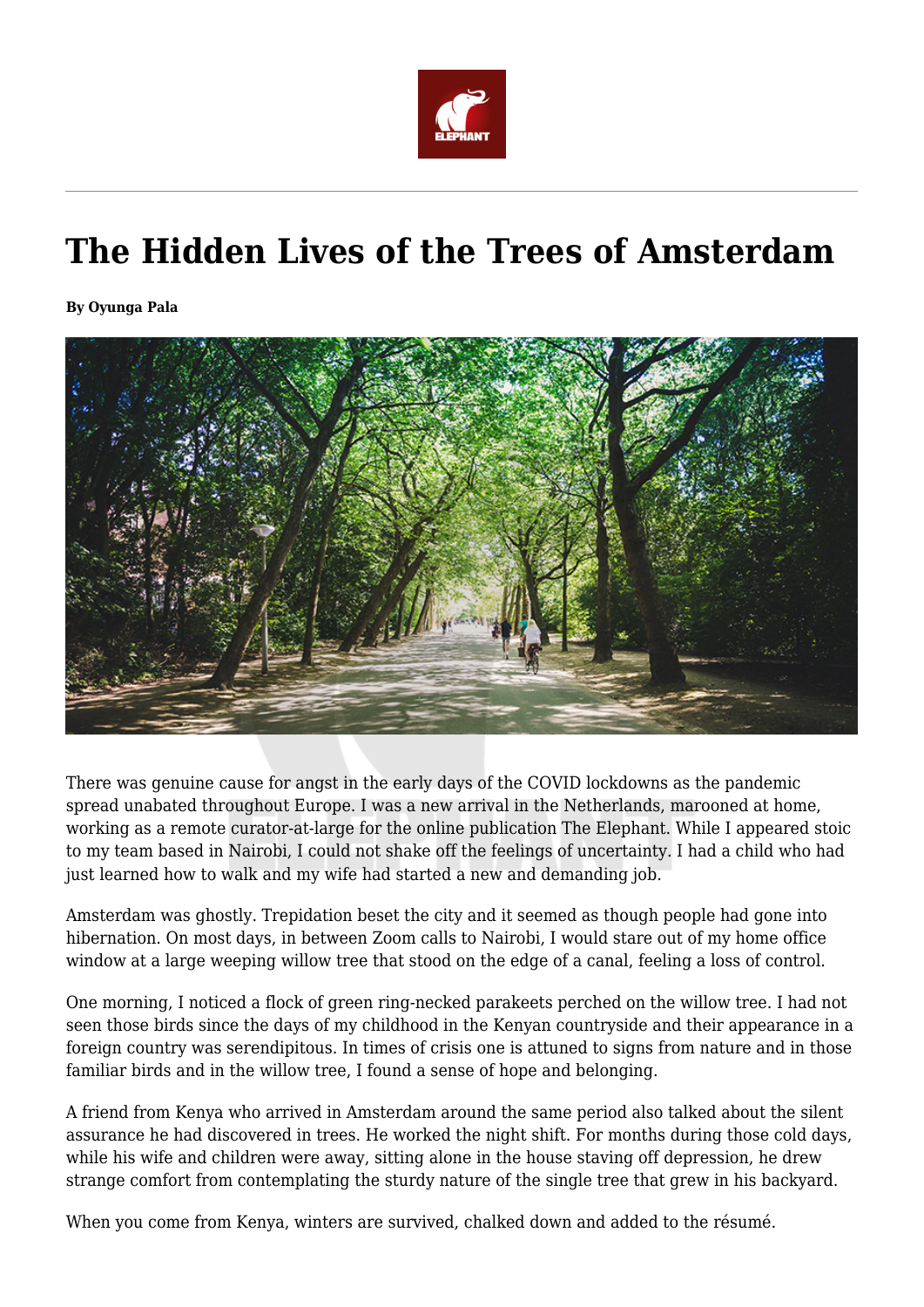Having grown up under the tutelage of a father who was an avid forester, it was natural that I should fall back on the wisdom of trees to guide me through the unknown. But this awareness would unfold gradually as the trees of Amsterdam revealed their hidden lives.

There is a popular museum in the centre of Amsterdam, on Prinsengracht Street, dedicated to Anne Frank's life, her famous diary and the secret annex. Anne Frank was born in Frankfurt, Germany, and her Jewish family had fled persecution for the relative safety of Amsterdam. When the Germans invaded and occupied the Netherlands in 1940 and began deporting Jews to death camps, Anne Frank went into hiding. During her two years in hiding, Anne Frank turned to writing to pass time, journaling not just the daily events but also her thoughts and feelings.

Anne Frank's father Otto survived the war, found his daughter's diary and it was eventually published in 1947 under the title *The Secret Annex*.

There is a passage in the diary where Anne writes about a tree, a white horse chestnut that she used to stare at from her window in the attic. That huge tree standing in the courtyard garden, 170 years old, was a beacon of freedom, longing and hope.

Tragically, Anne and her sister Margot were arrested and deported to the Auschwitz concentration camp where they were separated from their parents. The sisters were taken to the Bergen-Belsen concentration camp where, under the unhygienic conditions, they both succumbed to typhus and died in February of 1945.

When I went off in search of the famous tree that Anne Frank wrote about, I found that it had fallen 10 years earlier in 2010 and all that remained was a stump. I found a connection with the story of the horse chestnut tree in Anne's diary because trees were one of the first signposts that I used to navigate the newness of this city.

There is another tree that is located in Bijlmermeer in the south-east of Amsterdam that is not as famous as Anne Frank's tree. Its story is much more recent. In 1992, an El Al cargo aircraft en route to Israel lost its engines while trying to circle back to Schiphol airport for an emergency landing. It crashed into Groeneveen and Klein-Kruitberg, two multi-storied apartment buildings, killing 43 people, most caught unawares in their homes innocently winding down the day.

There were speculations that the death toll may have been higher as many undocumented and unregistered people were not accounted for following the accident. On the site, facing a new apartment block, sits *the tree that saw everything*, a living witness to the Bijlmerramp air disaster.

Amsterdam is a green city and trees are everywhere. The canals are lined with old elms and practically all city roads and neighbourhoods are fronted by straight lines of trees, usually of one species. The tenement buildings may appear to have the same aesthetic similarity of the predominantly red or grey brick walls. But in the courtyards, hidden from street view, are lush green gardens and trees.

I was soon able to guess the age of a neighbourhood by looking at the size of the trees growing in it. I also started to notice that most of the trees in Amsterdam grow straight. Crooked trees are a rare sight.

Many mightn't be bothered by this little detail but I began to inquire about the stories behind the trees of Amsterdam. A tree is crooked because it adapts to nature and the forces it encounters, but the breadth of uniformity I encountered in the Dutch landscape was an indication that nature had been colonised.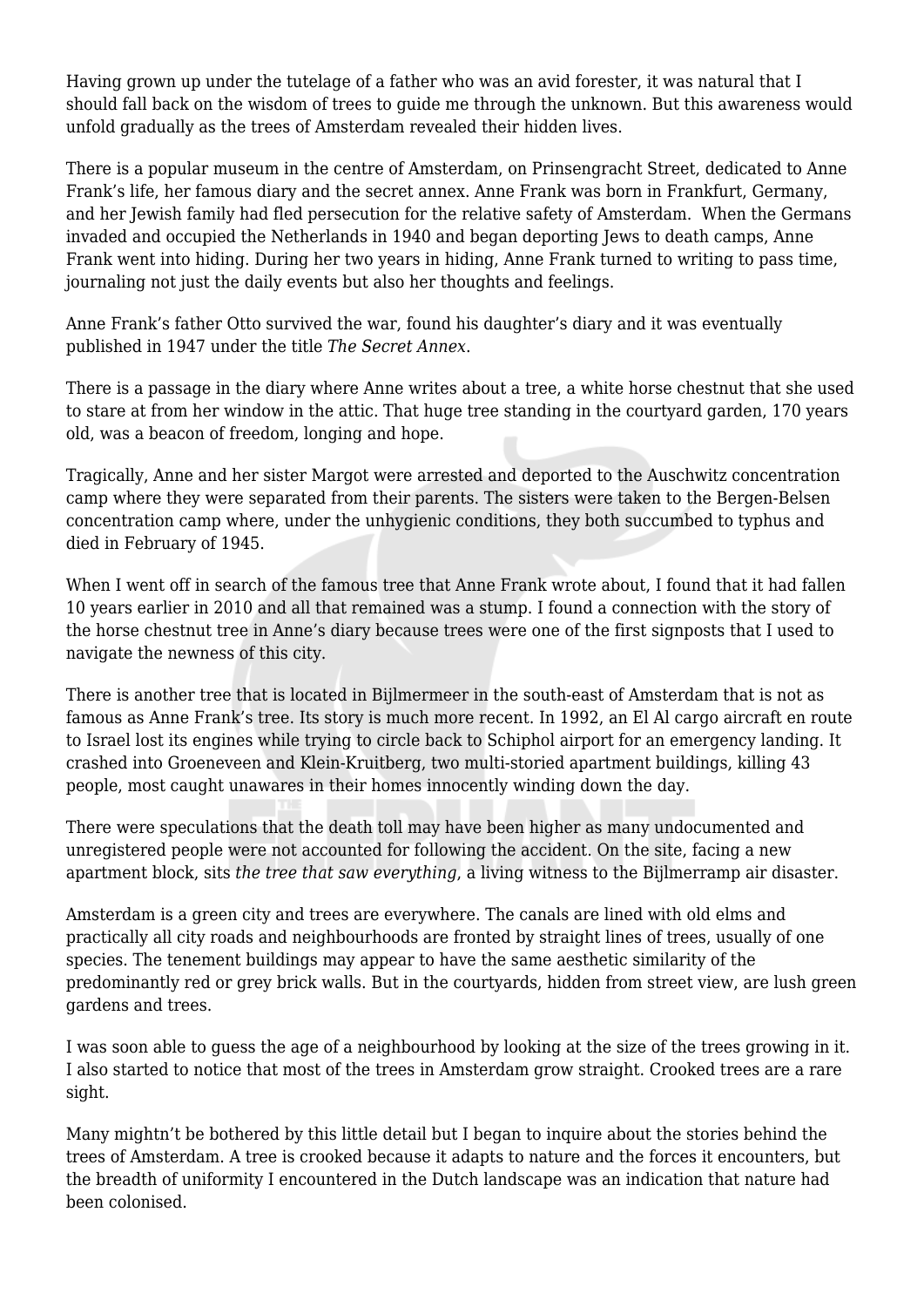The Amsterdamse Bos (The Amsterdam Forest) that is located in the southwest of Amsterdam, sitting on the border between Amsterdam and the Amstelveen municipality, is a prime example of this. It is an imposing city park, of a scale and order that I find intriguing. Measuring 1000 acres, it is about the size of Nairobi's Karura Forest, with one unique distinction; all the trees were planted by hand and its all features, including its artificial lakes and solitary hill, are products of grand design. There is also within it a naturist area where nude sunbathing is allowed.

Amsterdamse Bos began as a government work relief effort to deal with the economic crisis of the 1930s. Today it is a functional park, a natural landscape designed for recreation and relaxation that draws in 4 million visitors every year.

I remarked to a Dutch friend over a cup of coffee that the Amsterdamse Bos felt like a big green arcade. To which he shrugged and said, *''Poof! You think this orderly, you should go to Switzerland. They are worse than us.''*

Then, as if in admission that he was accustomed to unnaturally neat nature, he recalled a road trip he had taken in Canada a few years earlier. As they drove through the spectacular Boreal forests, both he and his wife agreed that the forests were magnificent. . . if only the Canadians would clean up the forest floor and keep it tidy.

Another Dutch friend took me on a tour of the Vondelpark in Amsterdam, to a spot over a white wooden bridge from where I had a direct view of a tall fountain in the middle of a serene pond with a leafy tree line as its backdrop, spraying water high into the air.

*"You see that picture. . . it was designed to be a paradise ideal and nature has been conquered for human splendour with man as the sole animal in it."*

Indeed, it was getting harder to distinguish between what was natural and what was artificial. The Netherlands is a waterproofed country and it is easy to forget that most of the country lies below sea level. It is a country that conquered the waters after a long struggle against nature and 17 per cent of the country's landmass is reclaimed from the sea.

This is why *"God created the earth but the Dutch made the Netherlands'*' is a well turned phrase.

\*\*\*\*

In an effort to know my neighbourhood and meet the locals, I joined the Knotgroep of Uithoorn, green volunteer effort that operates in a municipality on the outskirts of Amsterdam. The group of volunteers are all Dutch pensioners with an average age of 60, and there are as many men as there are women. As I park my bicycle, I receive a series of *hoi*, Dutch for hi, pronounced with much emphasis.

After a briefing by the group leader, the pitchforks and rakes are distributed and we walk to a privately-owned polder that is used as a paddock on the border of a small lake called Zijdelmeer. Mown grass is strewn all over the paddock. The ground underneath the soaked grass is wet and I can smell manure. Our task is to pile the cut grass into haystacks. The work takes effort and jackets are soon thrown off. Why do they subject these senior citizens to such strenuous work?

I ask why this work is not done by machine given that the Dutch have a machine solution for every task to be done in nature. I am informed that the stacks of grass we are preparing are nesting places where small harmless snakes can hatch and thrive. It also leaves room on the ground for wild cranberries to grow. Such delicate work, necessary to balance the ecosystem, can only be done by hand.